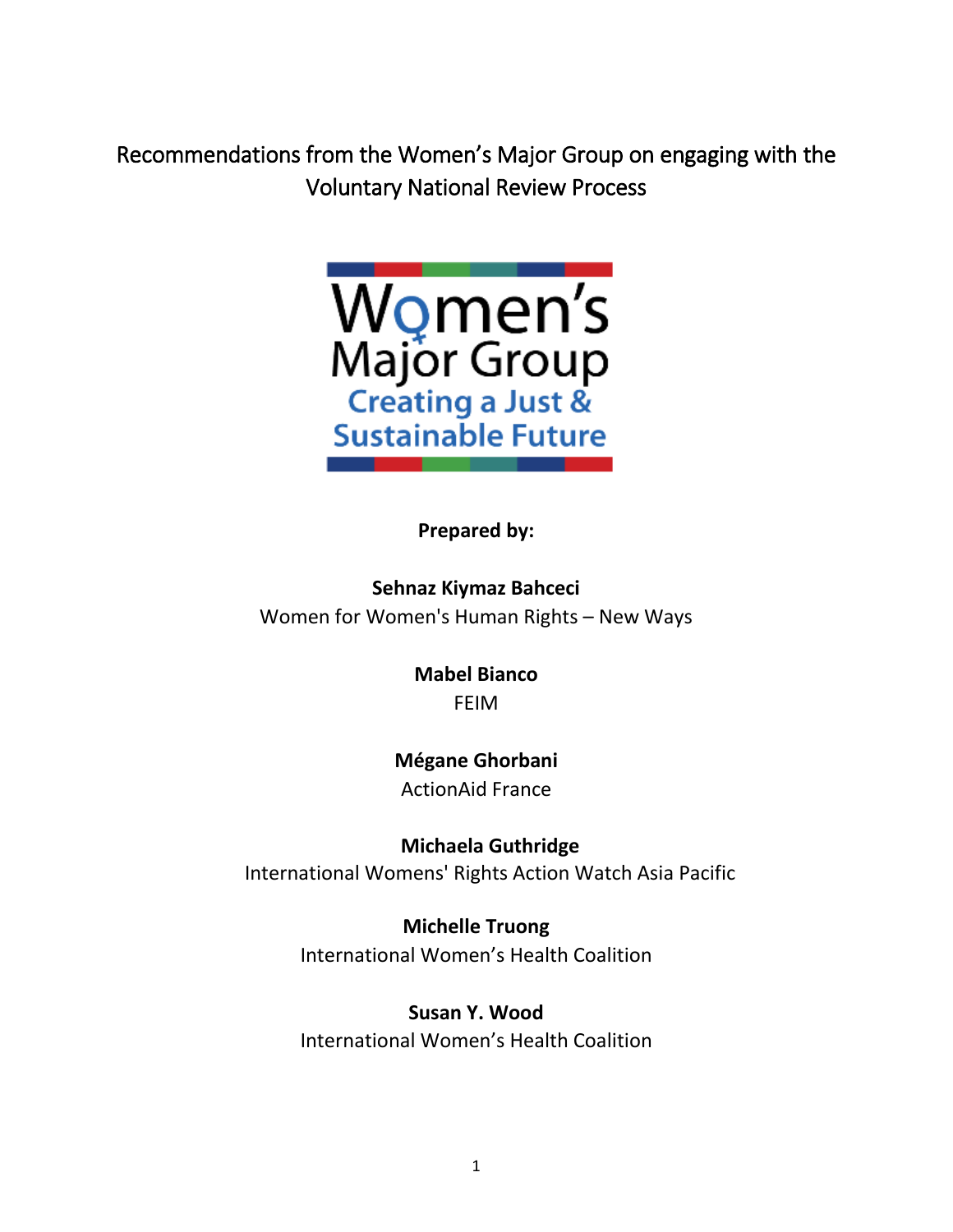# 1) Introduction

The [High Level Political Forum \(HLPF\)](https://sustainabledevelopment.un.org/hlpf) is a mechanism for follow-up and review of the 2030 Agenda for Sustainable Development. Working under the auspices of the General Assembly and the Economic and Social Council, the HLPF is the central body for monitoring progress made in implementing the Sustainable Development Goals (SDGs) and targets [\(The 2030 Agenda for](https://sustainabledevelopment.un.org/post2015/transformingourworld)  [Sustainable Development, paragraph 47\)](https://sustainabledevelopment.un.org/post2015/transformingourworld).

As part of the follow-up and review process, countries lead and drive voluntary, regular and inclusive reviews of progress at the national and sub-national levels [\(Paragraph 79\)](https://sustainabledevelopment.un.org/post2015/transformingourworld). These Voluntary National Reviews (VNRs), like the rest of the HLPF, are meant to be a peer-learning space to share experiences, successes, challenges and lessons learned to accelerate the implementation of the 2030 Agenda. While VNRs are a central part of the work of the HLPF, they are only one part of the Forum. Other key elements include roundtables and presentations to assess progress globally, look at interlinkages with other processes, address countries in special situations, dialogue with Major Groups and Other Stakeholders and non-state actors; as well as to provide guidance on implementing the 2030 Agenda.

While there is an effort to make room for civil society engagement in the follow-up and review processes, there could be more meaningful inclusion of civil society organizations (CSOs) to ensure all voices are heard and no one is left behind. To that end, this guide aims to facilitate women's rights and feminist organizations' in developing VNRs with governments or in preparing alternative reports to ensure gender-responsive implementation of the 2030 Agenda for Sustainable Development.

# 2) Working with governments on the Voluntary National Report *National Plans for SDG Implementation and Key Actors in Government*

A first step is to find out whether the government has developed a national plan for Sustainable Development Goals (SDGs) implementation and whether it is available and then obtain it, if possible. If there is no action plan yet, find out whether a process for developing one exists and, if so, what are opportunities for civil society participation. Make sure that feminist voices are being heard in the process of developing national plans.

Next, identify which government agencies are responsible for implementing and monitoring the SDGs. It may be that some are officially tasked with SDG coordination and others are more informally involved. Sector-specific ministries and departments may also be involved in specific goals, e.g. the Ministry of Education on Goal 4. It is likely that governments will adopt multiple implementation and coordination mechanisms across departments and ministries. In many countries, they may be building on coordinating mechanisms first established to support the Millennium Development Goals (MDGs) and/or the Rio Conference on Sustainable Development. It is worth mapping as much of this as possible. It will vary enormously by country, but among the agencies likely to be involved are:

Ministries of Planning and Development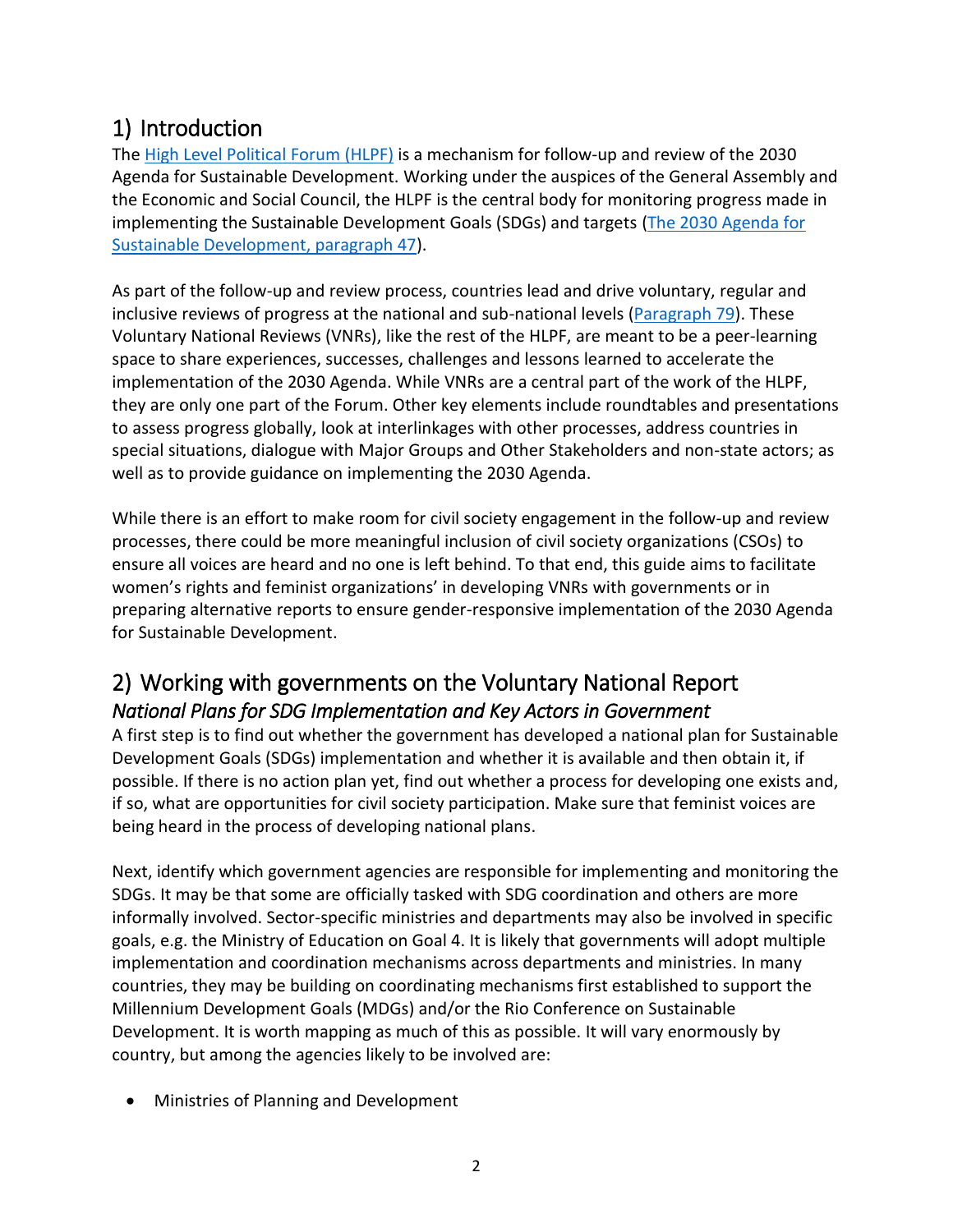- Line ministries, such as Ministry of Health, Ministry of Women (or equivalent)
- Interministerial working groups or coordinating councils
- National Statistical Offices
- Legislative/Parliamentary Commissions

A key focus of national governments will be reviewing domestic policy frameworks and processes to identify how they can align with the SDGs. This is a critical opportunity for civil society to shape the national SDG implementation agenda.

### *Mechanisms for Civil Society Engagement in Monitoring and Reporting*

At the same time, learn about the process by which government agencies will develop the National Report on SDG implementation and progress and look for or create the mechanisms for civil society input and engagement. The European NGOs for Sexual and Reproductive Health and Rights, Population and Development (EuroNGOs) analyzed the first VNRs at the 2016 HLPF, which took place in July 2016 and included 22 countries that volunteered for national review ([EuroNGOs' Analysis of the 2016 HLPF and the First VNRs on SDGs](http://www.eurongos.org/fileadmin/files/We_Do/Policy_and_advocacy/Analysis_HLPF_2016_and_first_Voluntary_National_Reports_-final.pdf)). They found that at country level, there was great variation on government processes in developing national reports. Even when there was strong emphasis in the VNR on being inclusive, very few countries were able to carry out meaningful consultation with civil society within the available timeframe. In a number of countries, governments had not consulted CSOs or were only able to comment on almostfinalized drafts of official VNRs.

The EuroNGOs report on the 2016 HLPF also found that the first round of VNRs were not strong on gender and offered little information on integration of gender perspectives in their national planning, decision-making, policies or budgets. And despite the fact that sexual and reproductive health and reproductive rights are part of the SDGs framework, there was hardly any reporting on SRHR in the VNRs. The EuroNGOs report notes that the lack of information about and commitment to gender equality and SRHR makes shadow and "Spotlight Reports" (see below) by civil society even more important, and makes the involvement of the SRHR community in future thematic reviews crucial.

*Advocate for Civil Society Engagement and the Inclusion of Women's Rights Organizations* If mechanisms for civil society engagement do not exist, are weak, or do not include feminist organizations, advocate for a more open and inclusive process. From an early stage, work with other civil society actors from a range of sectors to pressure government to make the process more inclusive, transparent and effective. Make sure that the voices of those often marginalized are at the table and remind government that the SDGs are based on the principle of leaving no one behind.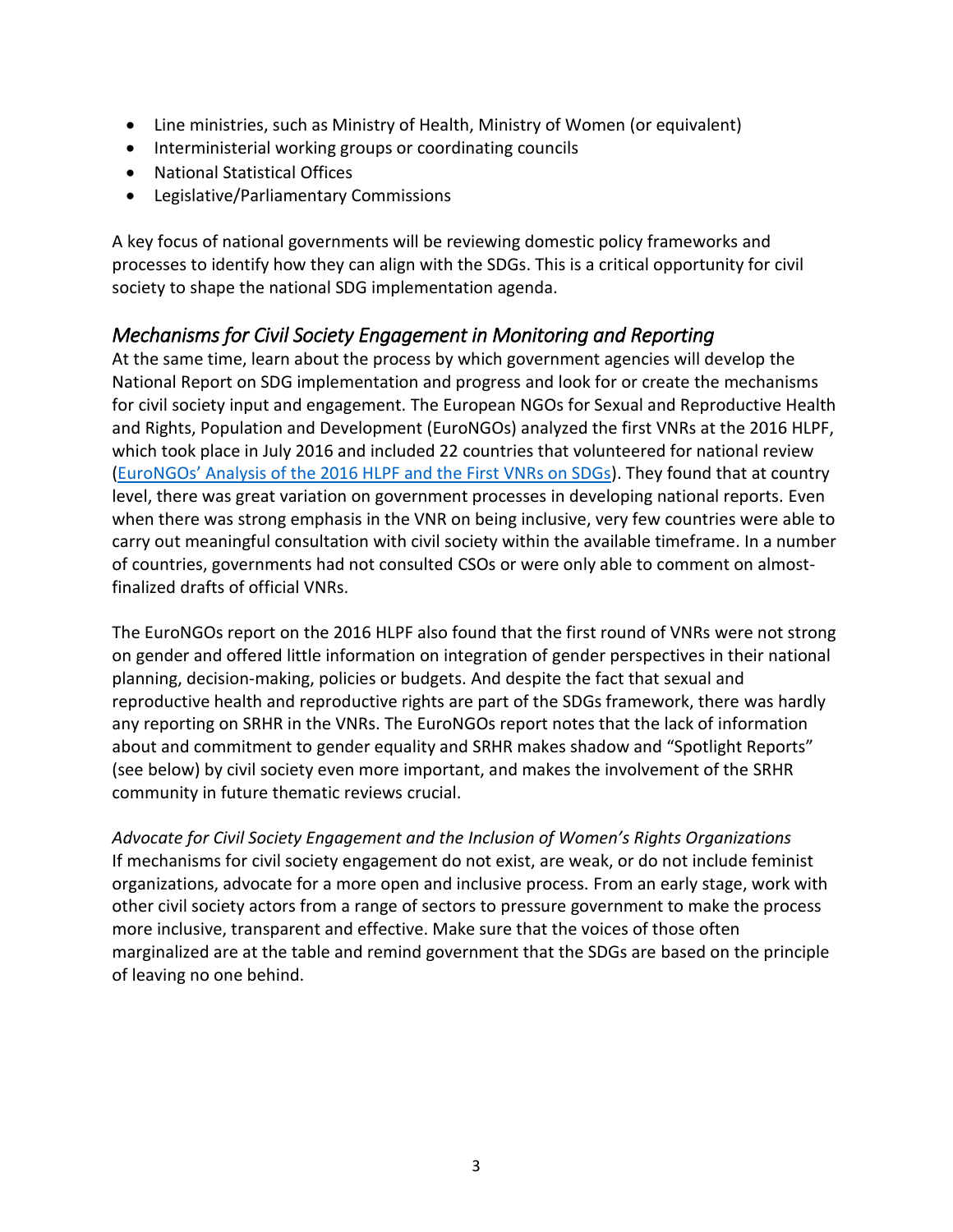# 3) Participating in the VNR process: Case Studies of Argentina and France

#### Engaging with the Argentine Government on the VNR By Mabel Bianco, FEIM

We are working in a group of 40 NGOs that initially followed up on the International Conference on Population and Development (ICPD) and then on the Montevideo Consensus (a regional agreement to continue implementation of the Cairo Program of Action). When shifting to SDG monitoring, we requested all the group members to express their interest in continuing to work together on the SDGs from a feminist perspective. We also contacted groups working on the environment, human rights, governance, and other issues, including CIVICUS, to inform them of what we were doing and to exchange information.

The first step we took was to contact the Ministry of Foreign Affairs (MFA) and ask how and with which other ministries they are working to develop the VNRs. The MFA informed us that their counterpart was the Social Policies Council, a governmental unit that acts under the authority of the Prime Minister and the President. Our NGO coalition requested a meeting with the Chief of the Social Policies Council, explaining that we wanted to participate in the VNR process. At the meeting, I explained the experience of the first HLPF and made the point that NGOs must be involved from the beginning of the process and that we need access to information, as well as financial support. The Chief explained they were in the process of defining the indicators and targets and that when they were finished, we could meet again.

In the meantime, utilizing different connections that we had, we had informal meetings with staff of different governmental offices that were working on defining the targets and indicators. These discussions enabled us to have some input. When the Social Policies Council finished the process of defining targets and indicators, they organized a big meeting with NGOs and government at national and state level. They also invited our coalition and the group coordinated by CIVICUS to present proposals for funding. After long discussions, both proposals were approved; we signed an agreement in December 2016.

We defined our priorities according to our interests and chose to focus on the SDGs that the government may be less interested in covering, due to their controversial nature: SDG 1, 3, 5, 8, 11 and 17.

We maintain constant contact—to request information, to provide input, and to insist that they invite us to meetings in which the government discusses their official report. We have made the case to the government that they must accept NGOs, particularly women's and feminist organizations, as crucial stakeholders.

We have made clear that if we disagree with the government report, we will speak out about the areas of disagreement. Some government agencies are not happy about this. We also expect there will be resistance from some of the more conservative provinces. The government knows that their report to the HLPF will be much stronger and more credible if it is not being criticized by civil society. If they do not allow us to participate or present our views, then we will issue a shadow report and be visible at the HLPF.

Finally, it is worth noting that we are collaborating with the other civil society group and together are demanding CSO participation. But we are also adamant that they do not speak for us. We are two different groups and the feminists speak for ourselves.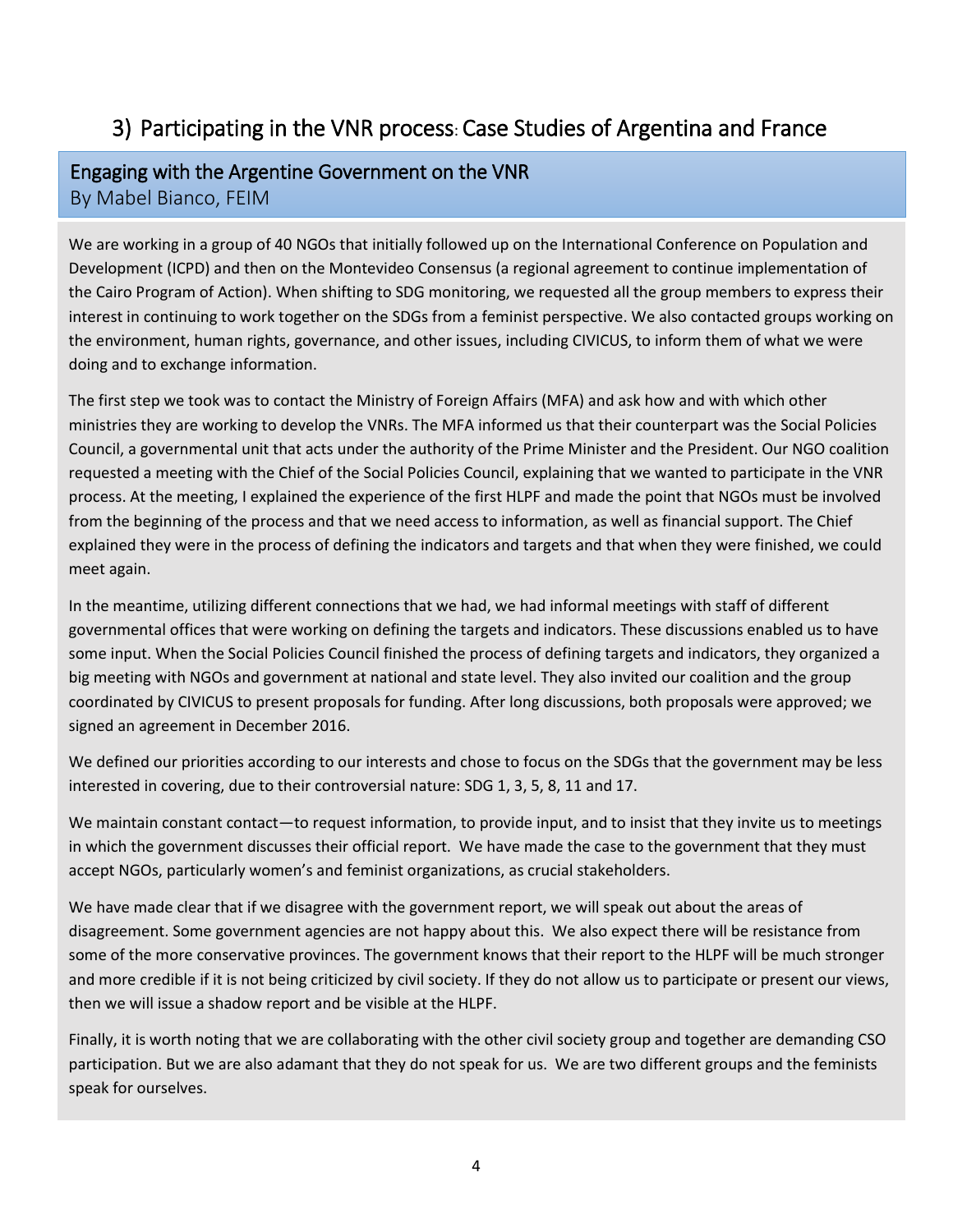# Sharing experience from France: Goals, strategies and learning from the 2016 HLPF By Mégane Ghorbani, ActionAid France

**Before the HLPF,** we focused on accessing relevant information. In 2016, there was a clear lack of information and transparency about the national report process in France. It was unclear whom in government CSOs could contact or hold accountable for ensuring their participation or at least for providing relevant information. For example, from April to June 2016, ActionAid France contacted people from the French Ministry of Foreign Affairs and International Development who were designated as references for the HLPF. Our questions were: Who are the members of the delegation going to the HLPF? Will there be any possibility for CSOs to meet them? We heard back from them but very late, when the HLPF was starting.

Our strategy of outreach to various stakeholders at multiple levels helped elevate and make visible our requests for information, so they would be more responsive. We managed to receive information from the French CSO platform, called Coordination SUD, and were able to more clearly identify the relevant stakeholders within the process. We learned it was not just one Ministry or Agency, but those involved included the French Agency for Development, Ministry of Environment, Ministry of Foreign Affairs and an interministerial delegation. We also contacted the Permanent mission to ask them for other contacts.

We learned about the importance of showing confidence about our specific vision for consultation, and in underlining the consequences of the lack of CSO involvement. Civil society organizations and governments have different perceptions about the extent that CSOs should be involved with the VNR. Additionally, with the first VNR process, the diversity of stakeholders meant that there was confusion among them about their roles and ways they could influence the outcome. This is why it is very important for CSOs to be able to speak with one voice (i.e. sending a common position letter) on why engaging with CSOs is crucial within this process.

**Advocacy during the HLPF** started with a WMG side event on CSO engagement in VNR processes. At this side event, the WMG shared results of a survey on the first round of VNRs and assessed how governments implemented SDG 5 and engaged women's groups (see [http://wedo.org/wp-content/uploads/2016/07/WMG-Brief-4-National-Voluntary-](http://wedo.org/wp-content/uploads/2016/07/WMG-Brief-4-National-Voluntary-Reviews-1.pdf)[Reviews-1.pdf\)](http://wedo.org/wp-content/uploads/2016/07/WMG-Brief-4-National-Voluntary-Reviews-1.pdf). This event gave us an opportunity to invite our delegates and ask them to react to our concerns. As part of an advocacy process, we were able to request a meeting with the head of delegation, accompanied by French CSOs, platform representatives and members of the WMG.

The advocacy strategy was to name and shame, but also to open space for dialogue. In addition, we were switching between the content and strategies developed by the WMG and strategies used by other French CSOs, in order to find a good balance between women's rights issues and the national context. An important strategy was to pay attention to the content of the VNR and analyze it from a women's rights perspective. A challenge can be not having access to the report until the last version, very late in the process.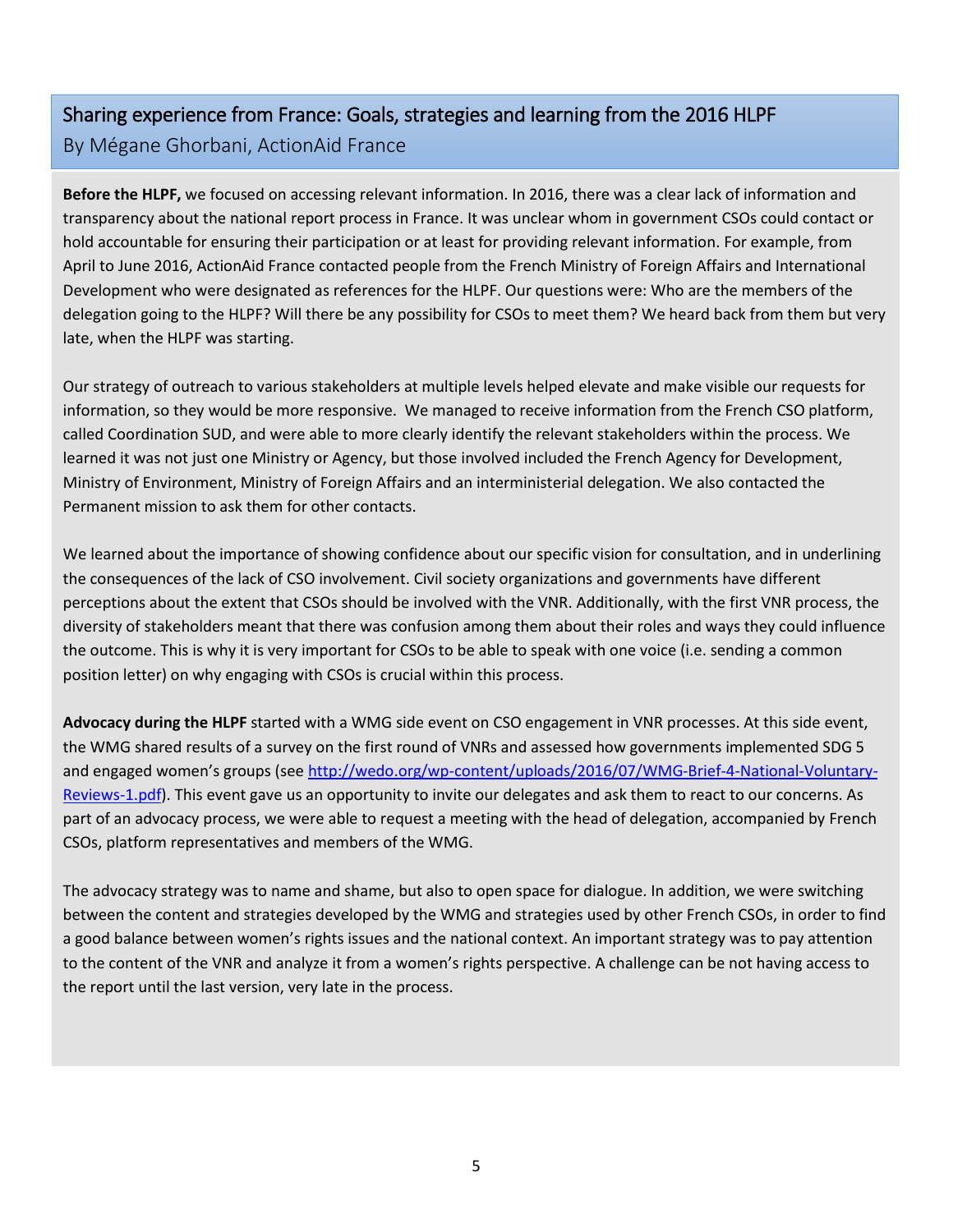It is very important to advocate collectively to overcome challenges and to appear strong in our position. Forming alliances with both women's rights advocates from the WMG and other CSOs that have expertise in national level advocacy was important because it demonstrated to our government that we were advocating in alliance (no other French women's rights advocate were there). To do so, it is very important to position ourselves as a leader who works to ensure considerations of women's rights are not left out of national issues. For example, at the HLPF, we had the opportunity to speak after the French Ministry of Environment's presentation of their report, which focused more on the Paris Agreement on climate change than on the VNR process. Thus, it was good that we spoke up, because otherwise women's rights concerns would have been omitted.

**After the HLPF,** there were delays in beginning the implementation process. The government – through the Interministerial General Commission on Sustainable Development – said they would present a plan to CSOs and other relevant stakeholders. They have not yet done so, but we understand that they may in April. The plan promises to clarify political vision and ways for stakeholders to be included and engaged in SDG implementation and monitoring. Nevertheless, we have found the 2016 HLPF experience useful in other advocacy processes (for example, for the French foreign policy on gender and development), and for sharing information with other CSOs that were not at the HLPF. It is also important to decide how useful it is to continue participating in the HLPF. Considering that we have important elections in the spring, it is not worthwhile to spend too much time on the HLPF in 2017, as the personnel within the government will probably change. A strategy to overcome this could be to work more closely with the permanent mission to guarantee some stability in our advocacy goals.

## 4) Providing comments on the VNR

NGOs that have worked with the government to prepare the official report may find that the government report as submitted does not include their concerns. One strategy is to provide comments on the official report. Another is to produce an alternative report. These are not mutually exclusive and if time and resources allow, both could be pursued.

Based on analysis of civil society statements and reports submitted for the 2016 HLPF, the United Kingdom Stakeholders for Sustainable Development (UKSSD) makes [10](https://www.bond.org.uk/sites/default/files/analysis_of_hlpf_2016_summary.pdf)  [recommendations for civil society contributions](https://www.bond.org.uk/sites/default/files/analysis_of_hlpf_2016_summary.pdf) (page 5). These recommendations guide and help strengthen inputs from civil society, which are important for verification and accountability in the reporting process.

Another set of recommendations is from the Transparency, Accountability and Participation (TAP) Network, which is comprised of CSOs that are focused on ensuring that "open, inclusive, accountable and effective governance underpins the 2030 Agenda for Sustainable Development." The TAP developed a toolkit to provide civil society and other nongovernmental stakeholders with guidance on engaging with governments and other local or regional actors. While the [TAP Network Goal 16 Advocacy Toolkit](http://tapnetwork2030.org/goal-16-advocacy-toolkit/) centers on planning, implementation, and follow-up of Goal 16 of the 2030 Agenda, it offers useful tips for commenting on government reports that are applicable to other Goals as well.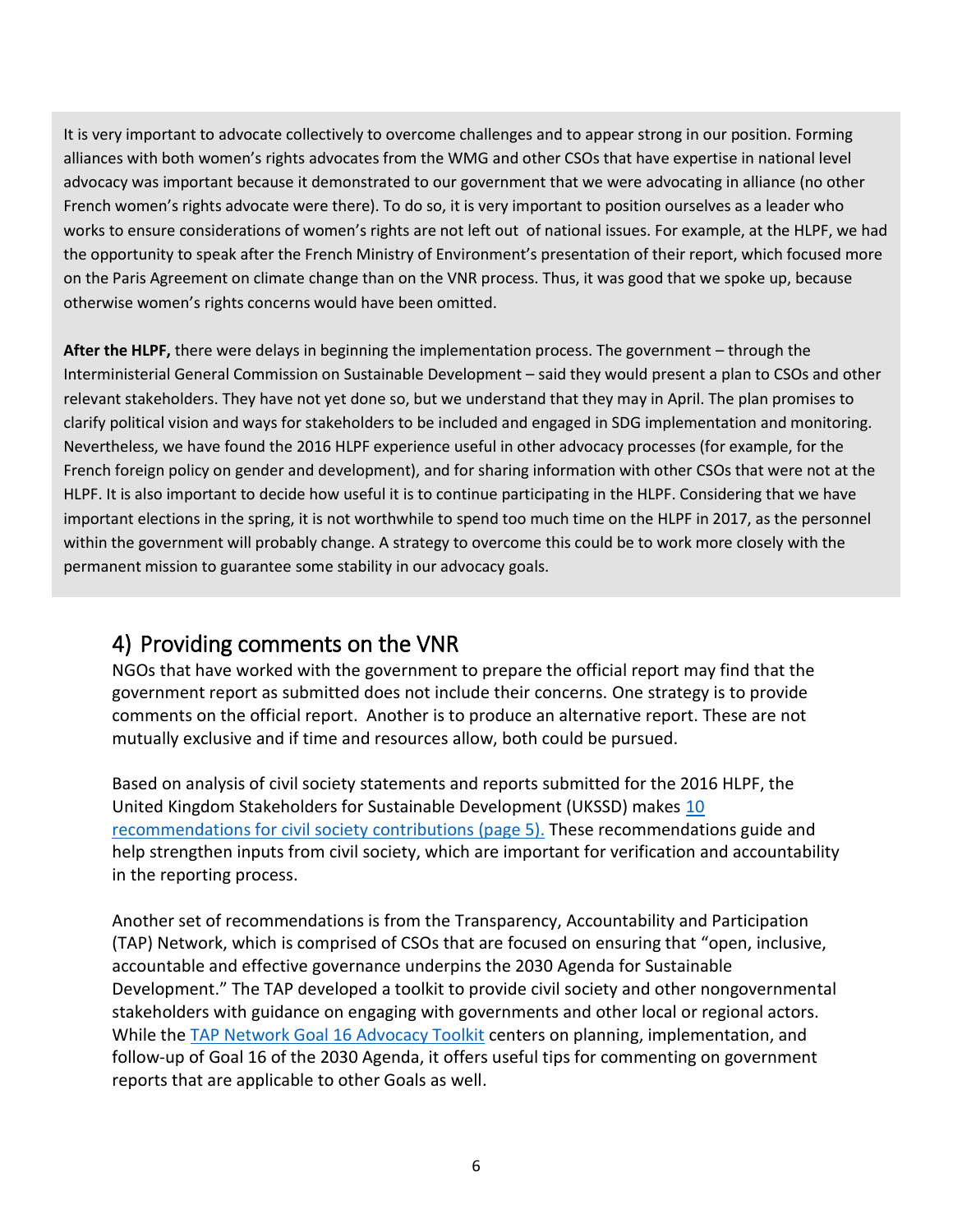The TAP Network Toolkit recommends doing a gap analysis, to see what is missing in SDG implementation and in the reporting. The key is to identify what is missing, what can be improved upon and what can be added, and then provide concrete recommendations to the government for action. The [Sexual Rights and the Universal Period Review](http://www.sexualrightsinitiative.com/universal-periodic-review/upr-toolkit/) – A Toolkit for [Advocates, pg. 36](http://www.sexualrightsinitiative.com/universal-periodic-review/upr-toolkit/) offers tips on writing concrete recommendations to call for specific action.

# 5) Developing a Shadow or Alternative Report

If engaging with government on the official report or even getting access to the government report to analyze and comment is not possible, then developing an alternative report, or "shadow report" may be the best option. In fact, developing a shadow report can be a powerful tool in any case. It provides a platform to work across civil society organizations and build collaboration, creates opportunities to engage with government, helps determine a baseline to measure change over time, generates information and analysis to use in advocacy and media work, and helps to identify gaps and deficiencies in government policies and programs that must be addressed.

To begin to develop a shadow report, the most important first step is to define focus. What are the key research questions that you want to answer? Which SDG goals and targets should be the focus? Which issues are most important? Which issues and people are at risk of being neglected or left out of official reports? Define the priority questions first, then pick the data that are needed to answer those questions.

It is helpful to think of different levels of analysis and data collection:

- 1. Policy and legal framework: What policies and laws exist that advance the priority goals and targets? What are the budget commitments? Are the rights and needs of the most marginalized taken into consideration in the existing laws, policies and budgets? What are the policy gaps? Which commitments are un-funded?
- 2. Implementation: What is the state of policy implementation? Are laws enforced? Which are the most significant failures or weaknesses in implementation? What is scale and reach of the policies and programs? Where is funding insufficient or not reaching the programs it is supposed to reach? Who is left out? Also, importantly, are there social controls (community, religious, workplace) that limit access for women and girls, even if policies and programs are in place?
- 3. Data availability and use: What data are being collected by government? Where are gaps in data collection or analysis? Are data disaggregated? Are the data accessible, to civil society and others? Are data used to inform policy formation and implementation?
- 4. Outcomes or impact: What are the outcomes of the SDG implementation? How does it affect the lives of women and girls? How does it affect the lives of the most vulnerable? How does the failure to implement SDG commitments affect women and girls?

It will be important to access and add to the baseline information that will be used to assess future outcomes. Some official baseline data can be accessed here: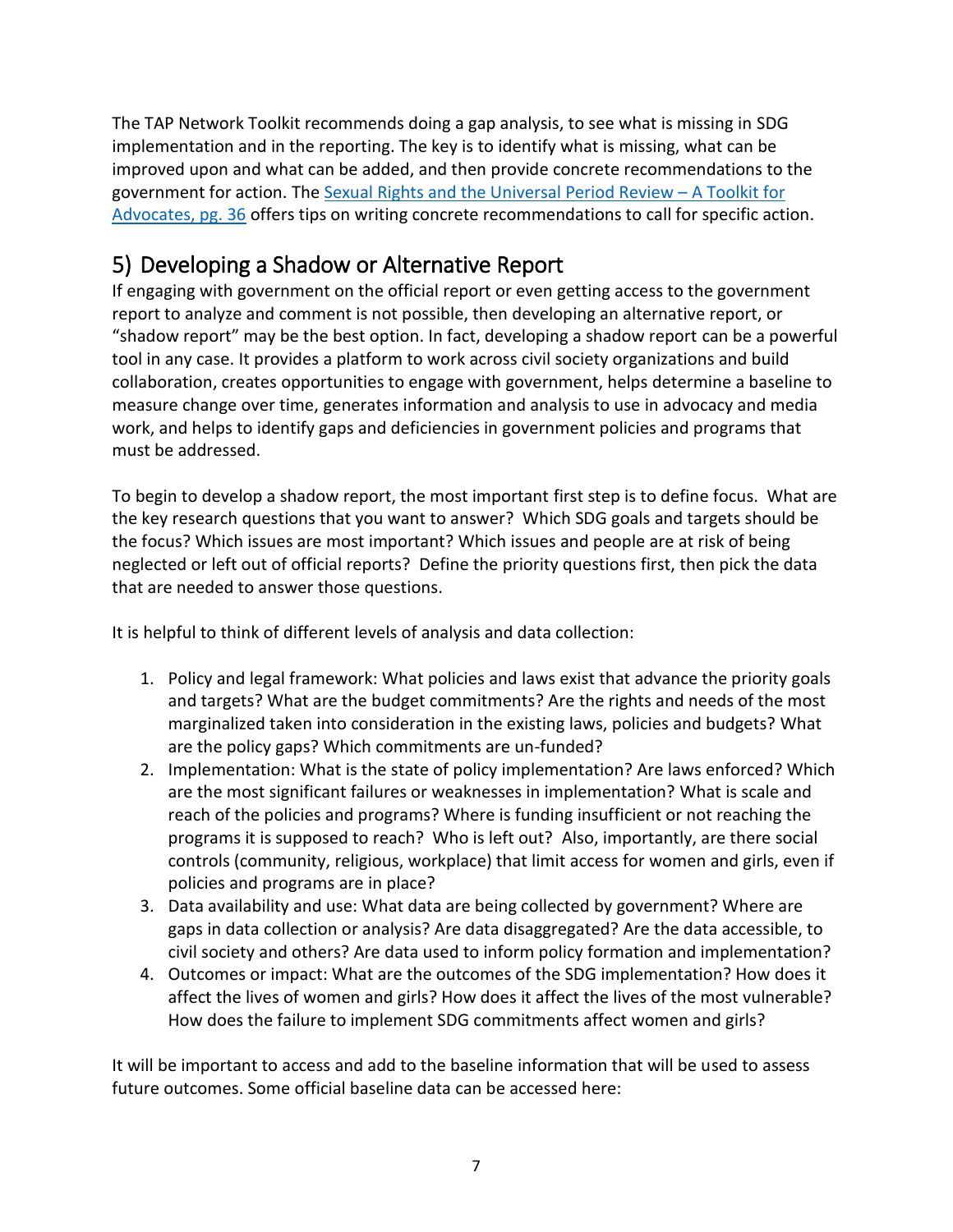[http://sdgindex.org/download/.](http://sdgindex.org/download/) Civil society can also begin to gather data on issues or people that may not be captured in the official data. Think about other standards that exist, for example, using ILO conventions that are relevant to women's "informal" work.

Once the focuses are determined, then the data gathering can begin. The main sources of gender data include reviews of published literature and studies; official data, such as household and demographic and household surveys; other official statistics (census or administrative data); and unpublished reports from universities and NGOs. Undertaking new research would be difficult to do in the short time before July 2017, but could be done for future HLPFs.

The case study of Turkey provides a good example of developing a shadow report and how it can be used during and after the HLPF.

### Shadow/Alternative Reporting: The Case of Turkey

By Sehnaz Kiymaz Bahceci, Women for Women's Human Rights – New Ways (WWHR)

When WWHR learned that Turkey was going to be among the first 21 countries to present a voluntary national report to the 2016 HLPF, we decided that it would be important to produce a shadow/alternative report. We are a women's human rights organization from Turkey, which has more than 15 years of experience in shadow reporting (to CEDAW, and also inputs to UPR reports) and with 3 years of experience in the development of and advocacy on the SDGs. We thought a shadow/alternative report could be an advocacy tool at the HLPF and also in Turkey, as well as a record keeping tool, to give the account of gender equality in Turkey in this time frame.

**Identifying Responsible State Agency:** Initially, it was hard to identify the department within the state that was the focal point for the SDG implementation. We knew that the department would be within the Ministry of Development, but our communication efforts did not give us the answer to which department. When the information was provided on the SDG Knowledge Platform [\(https://sustainabledevelopment.un.org\)](https://sustainabledevelopment.un.org/), we then learned that it was the General Directorate of Social Sectors and Coordination.

**Obtaining the Official Report:** From our previous shadow reporting experiences we knew that in order to write an effective shadow report it would be very important to see the state report first, and respond to it as necessary with the shadow report. However, with only three weeks left before the start of the 2016 HLPF, we were told that the state report would be ready only a week before 2016 HLPF. (In fact, the full report was released 5 days into the 2016 HLPF.) Realizing that we would not be able to see the state report before HLPF, we decided to make a succinct, to-the-point, shadow report on the situation of gender equality in Turkey.

**Developing the Shadow Report and Developing a Baseline for the Future:** We divided our shadow report into six sections:

- Status of Gender Equality and Women's and Girls' Empowerment in Turkey
- The Need for Data, Governance, Implementation
- Weak Institutions (especially the gender machinery)
- Participation (particularly independent CSO participation)
- Connections of SDGs with other UN mechanisms

 Call for action (our recommendations for a gender responsive, effective implementation of SDGs) And an annex on the baseline values for Turkey on Gender Equality and Women and Girls' Empowerment (mostly focusing on Goal 5, and all the targets that mention women and girls in the 10 other goals).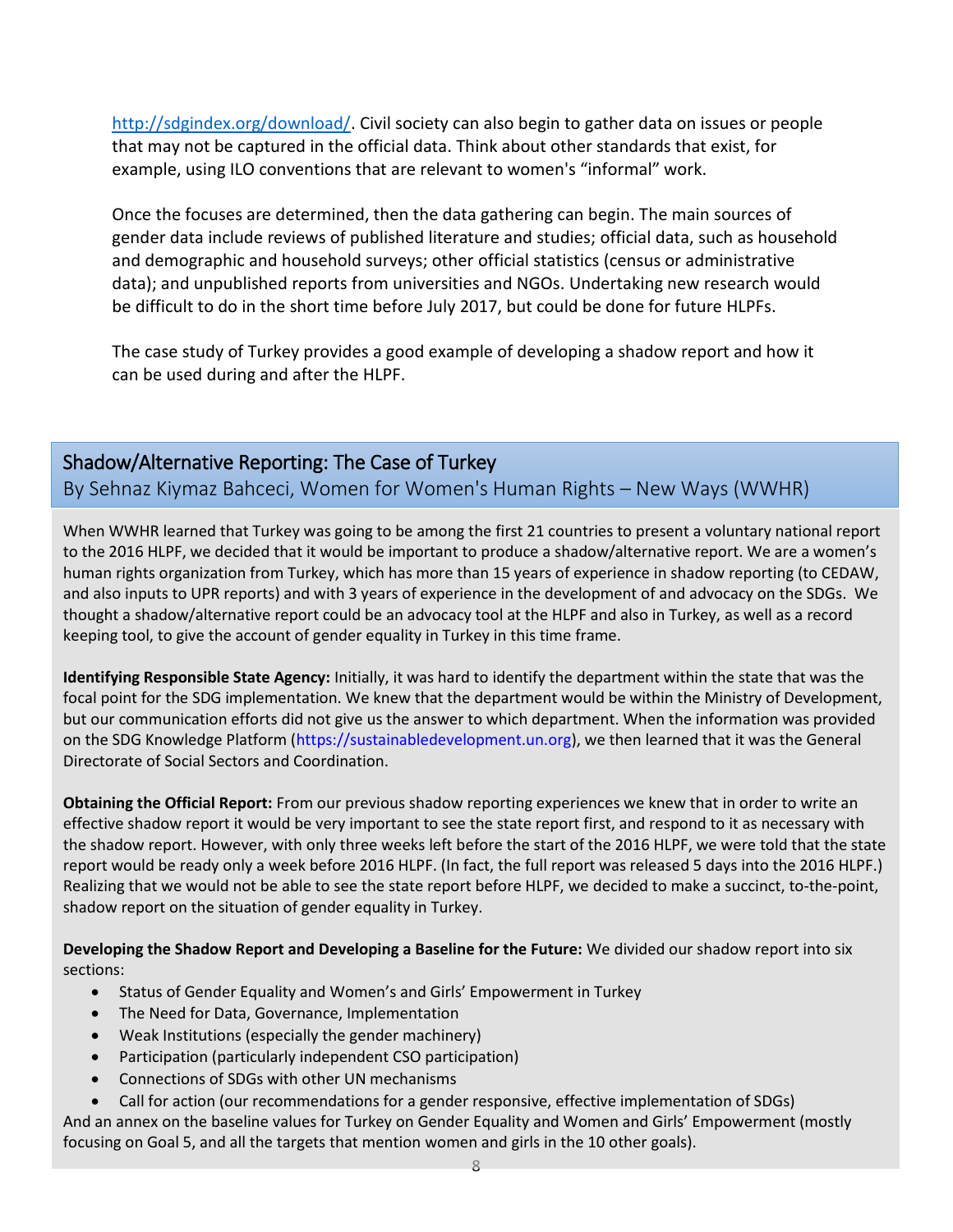Although it was extremely hard to find data on gender equality and there were many gaps in the data, we thought that this annex could provide a baseline for the possible progress of Turkey on gender equality and women's empowerment in the future years.

**Using the Shadow Report at the HLPF:** Once at the 2016 HLPF, we were able to share our shadow report with the government officials, as well as other member states. We also presented our shadow report in a Women's Major Group side event. Our shadow report gave us the opportunity to get in touch with the delegates from the capital who came to present the VNR.

We also coordinated with the other Major Groups (MGs) and other stakeholders for the one speech that civil society was able to make to the VNR clusters. While another representative of MGs made the presentation for the cluster that Turkey was in, we were able to formulate questions directed towards Turkey on gender equality and women's and girls' empowerment, based on our shadow report.

The HLPF gave us the opportunity to meet with Turkish officials face to face. We were able to establish a connection at the HLPF, and then continue communication back in Turkey. We hope to be invited to be a part of the SDG implementation and coordination and the development of the 11th Development Plan of Turkey, which promised to plan in congruence with the SDGs, in their VNR to the 2016 HLPF.

**Using the Shadow Report after the HLPF:** We also used our shadow report back in Turkey, with civil society organizations and other interested parties. We recently held a day-long panel for women's rights organizations in Turkey, strategizing on how the SDGs can be utilized for gender equality advocacy in Turkey.

**Applying Lessons Learned to the Future:** WWHR has become an example of shadow reporting to SDG monitoring from a gender perspective at the global level and has participated in webinars hosted or co-hosted by the WMG.

This process made us realize, once again, the importance of physical spaces provided by meetings such as HLPF to bring together the state and the civil society. The continuation of communication with the state officials, established at the 2016 HLPF, has been very useful.

Solidarity and collaborative work among organizations, for example through WMG in our case, is crucial to open up new spaces to get the word out. These opportunities are also very valuable for meeting and advocating with other CSOs, creating networks for knowledge sharing, solidarity and common advocacy efforts at local, national, regional and international levels. We are hoping to extend our network of CSOs working on SDGs in Turkey, to be able to produce a much more inclusive, extensive and effective alternative reporting and advocacy process.

## 6) Linking to other processes: CEDAW and the UPR

By Michaela Guthridge, International Womens' Rights Action Watch Asia Pacific There are multi-level processes to engage within the sustainable development framework, from local, to regional, to international. However, few processes offer verifiable and reliable accountability mechanisms. Both the HLPF and its regional counterparts are platforms for "sharing" rather than accountability. If civil society organizations want to hold governments accountable to the promises made in the sustainable development agenda, the human rights framework offers a credible review architecture. For example, the review architecture for the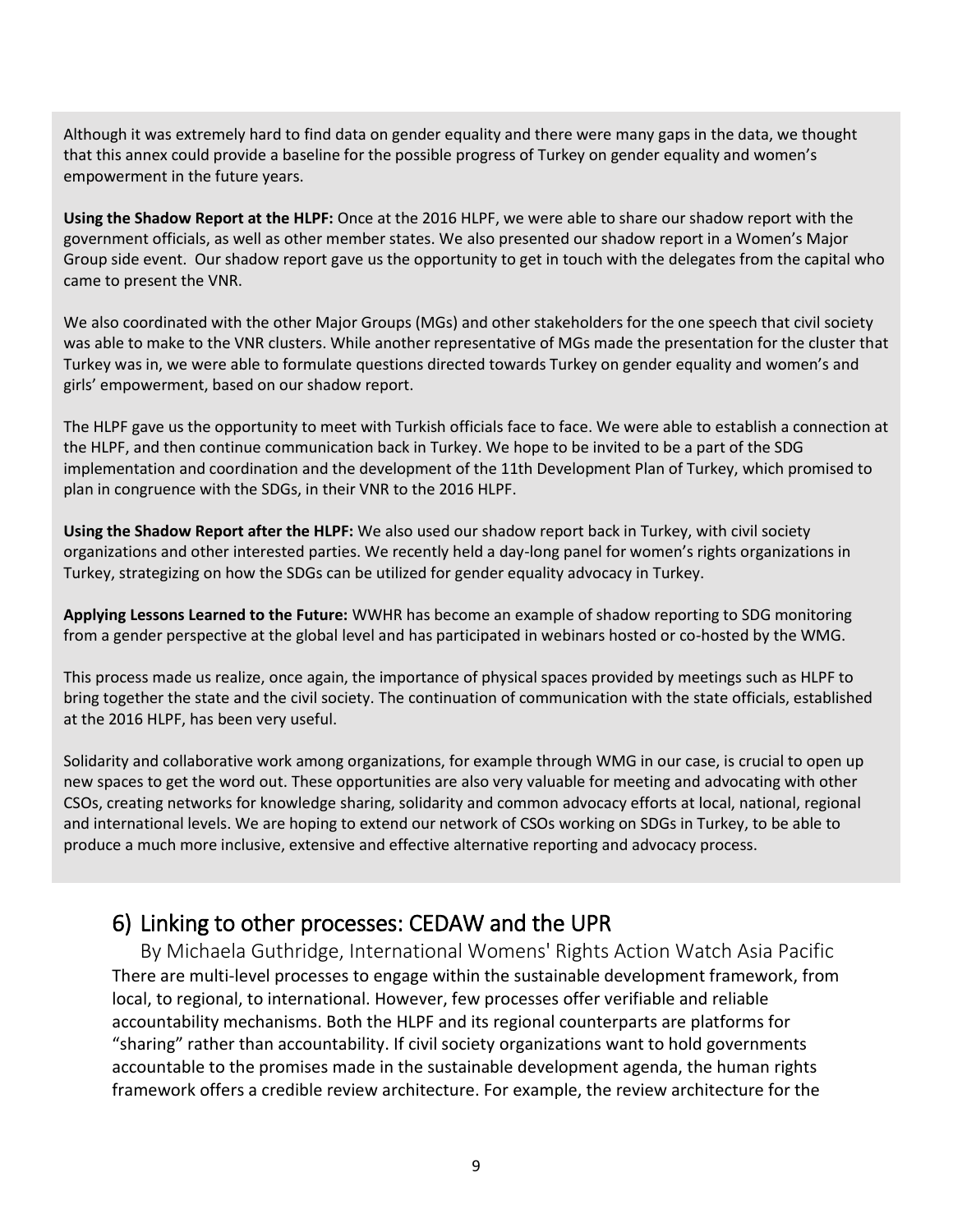Convention on the Elimination of all Forms of Discrimination Against Women (CEDAW) offers systematic review via a committee of independent experts, whilst the Universal Periodic Review (UPR) offers intergovernmental peer review. Both review processes have a proven track record of holding governments accountable to their women's human rights obligations, but may be equally used to hold governments accountable to the political commitments in the sustainable development agenda.

To engage with these processes, civil society may submit a shadow report. For more information on submitting shadow reports to CEDAW and the UPR, please see:

- **Writing a shadow report for CEDAW**  <http://www.iwraw-ap.org/cedaw/using-cedaw/for-ngos/>
- **Contributions and participation of other stakeholders in the UPR** <http://www.ohchr.org/EN/HRBodies/UPR/Pages/NgosNhris.aspx>

Additionally, official and shadow reports submitted to both these processes would be useful sources of data to inform the development of alternative/shadow reports for the HLPF. In fact, the CEDAW committee has already started mentioning the SDGs and countries' commitments under the SDGs in their Concluding Comments to the country under review. This information can be utilized in the HLPF review and these processes can mutually reinforce one other.

# 7) Guidelines for countries doing VNRs

In order to help countries create strong and meaningful reports for the Voluntary National Reviews, UN agencies and other actors have created guidelines and best practices. Below is a selection of some of the key pieces of guidance that countries have received.

- **UN Secretariat Guidance for 2017 Voluntary National Reviews**
	- o Q&A for Voluntary National Reviews at the 2017 HLPF: [https://sustainabledevelopment.un.org/content/documents/12103Q&A\\_for\\_VNRs](https://sustainabledevelopment.un.org/content/documents/12103Q&A_for_VNRs_HLPF2017.pdf) [\\_HLPF2017.pdf](https://sustainabledevelopment.un.org/content/documents/12103Q&A_for_VNRs_HLPF2017.pdf)
	- o News article on the UN Secretariat's guidance[: http://sdg.iisd.org/news/un](http://sdg.iisd.org/news/un-secretariat-issues-guidance-on-2017-hlpf-voluntary-national-reviews/)[secretariat-issues-guidance-on-2017-hlpf-voluntary-national-reviews/](http://sdg.iisd.org/news/un-secretariat-issues-guidance-on-2017-hlpf-voluntary-national-reviews/)
	- o Proposals for voluntary common reporting guidelines: [https://sustainabledevelopment.un.org/content/documents/11819Voluntary\\_guid](https://sustainabledevelopment.un.org/content/documents/11819Voluntary_guidelines_VNRs.pdf) [elines\\_VNRs.pdf](https://sustainabledevelopment.un.org/content/documents/11819Voluntary_guidelines_VNRs.pdf)
- **Expert Group Meeting on Voluntary National Reviews:**
	- o Final report with recommendations for countries reporting in 2017: [https://sustainabledevelopment.un.org/content/documents/12604Summary%20of](https://sustainabledevelopment.un.org/content/documents/12604Summary%20of%20VNR%20meeting%2015-16%20Dec_FINAL.pdf) [%20VNR%20meeting%2015-16%20Dec\\_FINAL.pdf](https://sustainabledevelopment.un.org/content/documents/12604Summary%20of%20VNR%20meeting%2015-16%20Dec_FINAL.pdf)
- **Workshop for the 2017 Voluntary National Reviews:** 
	- o Final report: https://sustainabledevelopment.un.org/content/documents/13762Report\_of\_the [Workshop\\_on\\_VNRs\\_2017.pdf](https://sustainabledevelopment.un.org/content/documents/13762Report_of_the_Workshop_on_VNRs_2017.pdf)
- **UN Development Group**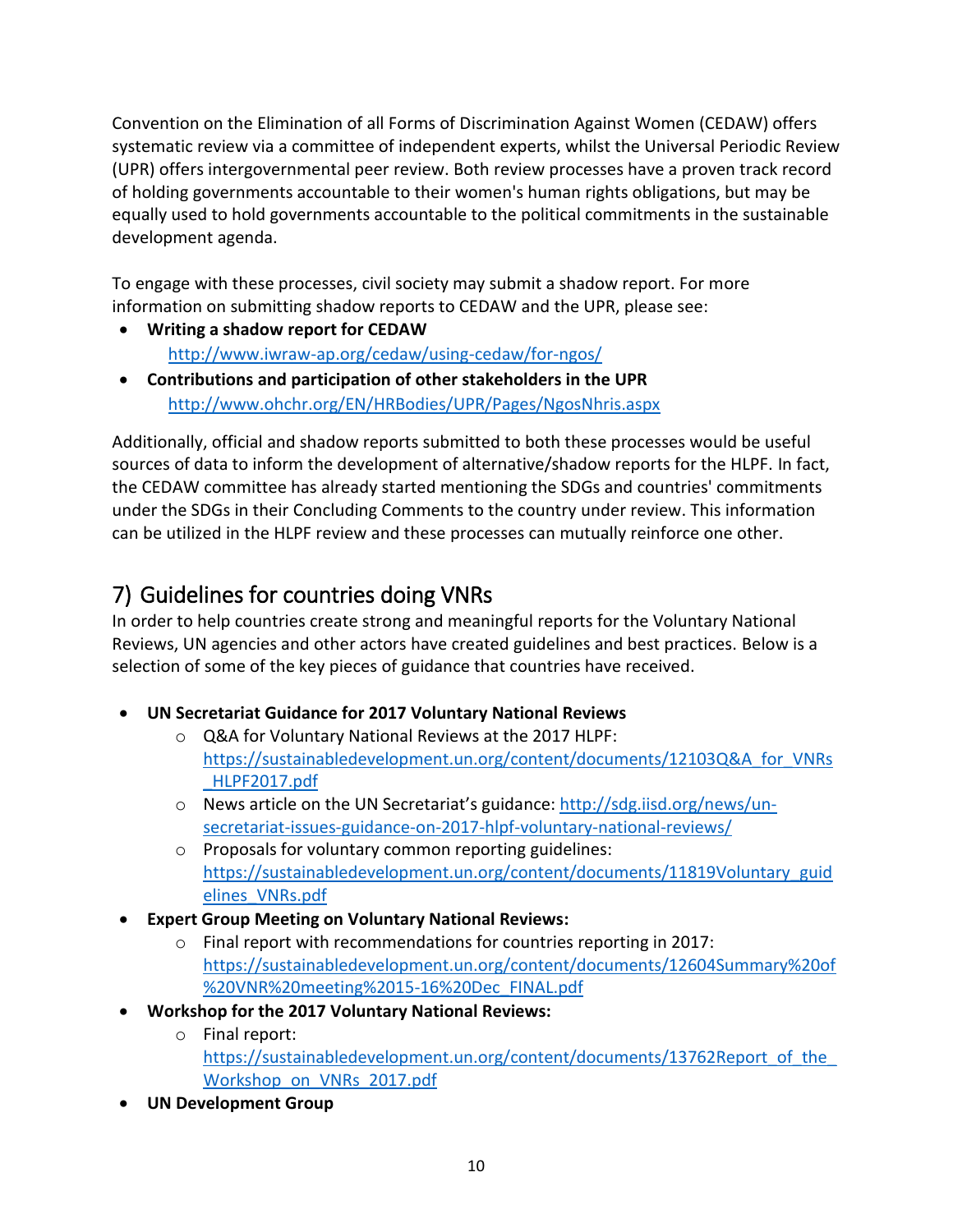o Guidelines to support country reporting on the SDGs [https://undg.org/wp](https://undg.org/wp-content/uploads/2017/03/Guidelines-to-Support-Country-Reporting-on-SDGs-1.pdf)[content/uploads/2017/03/Guidelines-to-Support-Country-Reporting-on-SDGs-1.pdf](https://undg.org/wp-content/uploads/2017/03/Guidelines-to-Support-Country-Reporting-on-SDGs-1.pdf)

## **8)** Additional Resources

- **[SDG Index:](http://sdgindex.org/download/)** Aggregates available data on all SDGs into a highly preliminary composite index to provide countries with a quick assessment of how they are performing relative to their peers. Its purpose is not to compare countries, but to allow countries to benchmark themselves using a single holistic measure that encompasses all SDGs and treats each goal equally. Their report introduces the unofficial SDG Index and Dashboards and summarizes the preliminary results. The report creates for the first time a measure of the SDG starting point for 2015 at the country level. It will help every country identify priorities for early action, understand the key implementation challenges and identify the gaps that must be closed in order to achieve the SDGs by 2030:<http://sdgindex.org/download/>
- **[Equal Measures 2030](http://www.equalmeasures2030.org/)**: This is an independent civil society and private sector-led partnership that envisions a world where no girl or woman is invisible. Equal Measures 2030 connects data and evidence with advocacy and action, and will work to ensure girls' and women's movements, rights advocates, and decision makers have easy-to-use data and evidence to guide efforts in reaching the Sustainable Development Goals. The aim is to create a data tracking tool to monitor a set of priority targets and indicators crucial to measuring progress towards gender equality to provide critical analysis, unique perspectives, and highlight gaps. The analyses will rely on the official indicators from the Inter-Agency and Expert Group on SDG Indicators (IAEG-SDGs), but these do not provide the full picture of girls' and women's lived experiences. Thus, this initiative will also use complementary indicators from other sources including citizen-generated data, data from NGOs, development agencies, the private sector, and perceptions-based or values surveys. <http://www.equalmeasures2030.org/>
- **[DataShift](http://civicus.org/thedatashift/)**: In 2013, CIVICUS, the World Alliance for World Participation, began thinking about how to use citizen-generated data to track progress and hold decision makers accountable on sustainable development, including with the SDGs. In response to broad consultations they conducted, DataShift was formed to build capacity and confidence of CSOs to produce and use citizen-generated data. DataShift is a global movement to empower a broad, multi‑stakeholder platform that aims to build a credible and reliable global landscape of interconnected datasets to support evidence-based tools for monitoring sustainable development, demanding accountability, and campaigning for change. DataShift's initial pilot locations are: Argentina, Nepal, Kenya, and Tanzania. <http://civicus.org/thedatashift/>
- **[Social Watch](http://www.socialwatch.org/node/17211)** is an international network of citizens' organizations fighting to eradicate poverty and the causes of poverty, to end all forms of discrimination and racism, to ensure an equitable distribution of wealth and the realization of human rights. They have